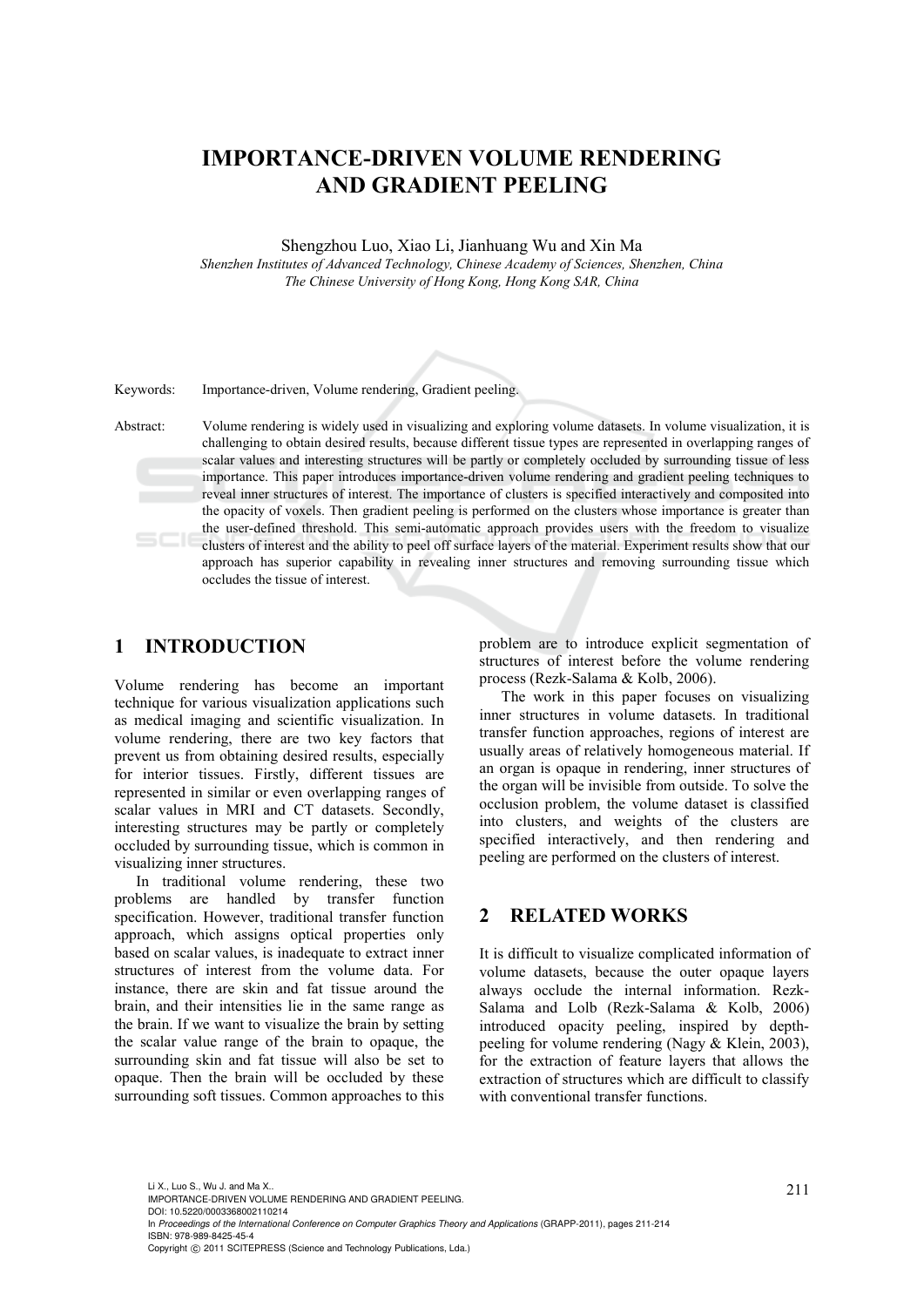Boundaries often cannot be distinguished by transfer functions based only on scalar values (Sereda et al., 2006). However, higher dimensional transfer function shows superior capability in distinguishing between different boundaries (Kindlmann & Durkin, 1998). For example, Figure 1 shows a nucleon dataset, and Figure 2 shows that boundaries in the nucleon dataset appear as arches in 2D histograms of the scalar value and the gradient magnitude. Kniss et al. introduced interactive widgets to manually select boundaries in these 2D histograms of arches (Kniss et al., 2001). Huang and Ma (Huang & Ma, 2003) used these histograms for partial region growing to select features in the volume. These semi-automatic approaches turned out to be effective on a small number of boundaries. However, it is inadequate to deal with an increasing number of boundaries since their separation becomes more difficult due to intersections and overlaps.





Figure 1: A nucleon dataset (The Voreen Team, n.d.).

Figure 2: Boundaries in the nucleon appear as arches.

## **3 OUR APPROACH**

There are three steps in our approach. First, voxels are classified into clusters automatically based on their scalar values  $(f)$ , gradient magnitudes  $(f')$  and second derivative magnitudes  $(f'')$ . Second, each cluster is assigned an importance  $I$  ( $I \in [0,1]$ ) interactively. Voxels are considered to have the importance of the cluster that they belong to. Then the importance of a voxel is composited into its opacity during the volume ray-casting process. Third, gradient peeling is performed on clusters whose importance is greater than the user-defined threshold.

### **3.1 Clustering Voxels in Multidimensional Space**

We adopt clustering techniques to automatically classify voxels into clusters based on the scalar

value, gradient magnitude and second derivative magnitude. The voxels are projected into a 3D space which is made up of the scalar value, gradient magnitude and second derivative magnitude. To measure the difference D between two voxels (voxel A and voxel B) in this space, we apply the following formula which is similar to the Euclidean distance:

$$
D_0 = f_A - f_B \tag{1}
$$

$$
D_1 = f_A' - f_B'
$$
\n
$$
D = f'' - f''
$$
\n(2)

$$
D = \sqrt{(w_0 D_0)^2 + (w_1 D_1)^2 + (w_2 D_2)^2}
$$
 (3)

where  $f_A$ ,  $f_A'$ , and  $f_A''$  denote the scalar value, the gradient magnitude and the second derivative magnitude of voxel A respectively. Similarly,  $f_B$ ,  $f_B'$ , and  $f_B''$  denote those of voxel B.  $w_0$ ,  $w_1$ , and  $w_2$ are scale factors depending on the ranges of the scalar, the gradient magnitude, and the second derivative magnitude.

#### **3.2 Rendering with Importance**

**IGY PUBLICATIONS** After clustering, clusters are rendered in different colors, then the user can interactively select each cluster and assign an importance *I* to it. The importance *I* of a cluster will be composited into opacity of voxels belong to that cluster during the volume ray-casting process.

In volume ray-casting, there are two methods to calculate this rendering equation by iteration along the ray, the back-to-front compositing and the frontto-back compositing. The front-to-back compositing is used in our implementation. It starts with zero radiance at the eye position and proceeds in the direction away from the eye. The radiance and the opacity are composited with the following equations:

$$
L_{i-1} = L_i + (1 - A_i)q_i \tag{5}
$$

$$
A_{i-1} = A_i + (1 - A_i)\alpha_i \tag{6}
$$

where  $L_i$  is the radiance and  $A_i$  is the opacity accumulated along the ray so far, and  $q_i$  and  $\alpha_i$  is the source term and the opacity of the *i*-th ray segment. In our approach, the importance of clusters *I* are incorporated into the opacity equation:

$$
A_{i-1} = A_i + (1 - A_i)\alpha_i I \tag{7}
$$

#### **3.3 Gradient Peeling with Importance**

The initial idea behind the peeling techniques for direct volume rendering is quite simple. That is to peel off parts of the volume when certain criterions are met. The aim of boundary peeling is to reveal boundaries of inner structures in volume data sets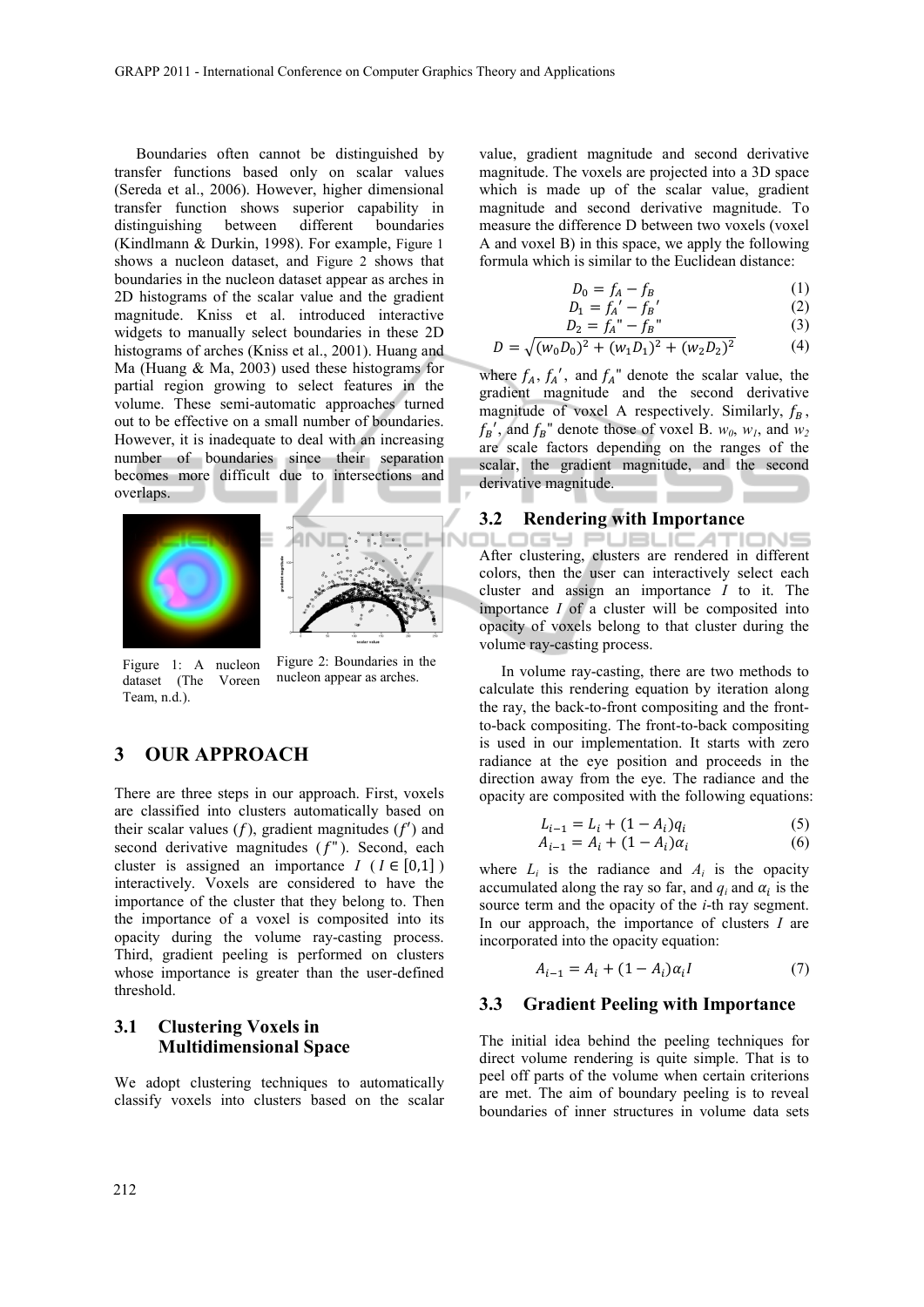which are not easy to visualize without explicit segmentation of structures of interest.

The importance of clusters is utilized in gradient peeling with importance. In other words, gradient peeling with importance will only be triggered on clusters with importance factors greater than the user-defined threshold.

Instead of peeling off opaque material, gradient peeling is design to peel off translucent material and boundary regions. This is based on an observation that the boundaries in a volume data set contribute most to the accumulated value of gradients. Hence gradient peeling which accumulates and measures the gradients will has better performance on peeling off boundary regions than opacity peeling which accumulates and measures opacity values.

The mechanism of gradient peeling is very similar to that of opacity peeling. That is to peel off layers of material with certain accumulated gradient magnitude and only to start new layers in blank regions. Two thresholds are used for peeling, the accumulated threshold and the current sampled threshold. When the accumulated value reaches the accumulated threshold and the sampled value of current voxel is less than the sample threshold, a layer will be peeled off.

### **4 RESULTS AND DISCUSSION**

For the convenience of comparison, we implemented our importance-driven techniques with a simple scalar value (1D) transfer function, and put the rendering results with and without the importancedriven techniques in this section.

The importance-driven techniques allow users to visualize the clusters of their interests. Figure 3 and Figure 4 are rendered from the same nucleon dataset in Figure 1. In Figure 3, the exterior of the nucleon is removed, because the importance of the exterior of the nucleon is set to zero. On the contrary, in Figure 4, the importance of interior of the nucleon is set to zero, so that it is invisible in the image. These two images show the ability of the importance-driven techniques to rendered specific parts of the dataset by assigning importance to clusters.

The importance-driven techniques are capable to reveal inner structures. Figure 5 is a foot dataset rendered with the 1D transfer function, and Figure 6 is the same dataset rendered with the 1D transfer function and the importance-driven techniques. In Figure 6, the exterior of the foot (skin and muscles) are completely removed, and the articulations and the phalanges are exposed entirely. Similarly, in the result of the VisMale dataset (Roettger, 2006) rendered with the 1D transfer function (Figure 7), the outside clusters are nearly opaque so that the visibility of the skull inside is very limited. By contrast, in the result with importance-driven techniques (Figure 8), the outside clusters, i.e. skin and muscles, are transparent, and the inside clusters, i.e. the skull, is clearly visible.

Gradient peeling is better at peeling translucent material and thin structures than the opacity. Compare to the results of opacity peeling (Figure 9 and Figure 10), the results of gradient peeling (Figure 11 and Figure 12) have more details of the surface of the skull. It is more obvious in the second layer than in the first layer. In Figure 10, parts of the surface of the skull are peeled away entirely, and the skull can be seen through. This difference is derived from the thresholds setting in opacity peeling and gradient peeling. When peeling translucent boundaries of soft tissues or thin structures, it is difficult to set an appropriate threshold in opacity peeling, and a slight adjustment to the thresholds will reflect in a rapid change in the resulting image. Since the thresholds in opacity peeling are set on accumulated opacity, it is more capable in peeling opaque materials than translucent boundaries, which are of little opacity. On the other hand, since the thresholds in gradient peeling are set on accumulated gradients, gradient peeling is sensitive to the changes of opacity even if that is translucent, which is usually happen in the boundaries of soft tissues and thin structures.





Figure 3: The exterior of the nucleon is removed.

Figure 4: The interior of the nucleon is removed.



Figure 5: 1D transfer function.



Figure 6: 1D transfer function with importance.